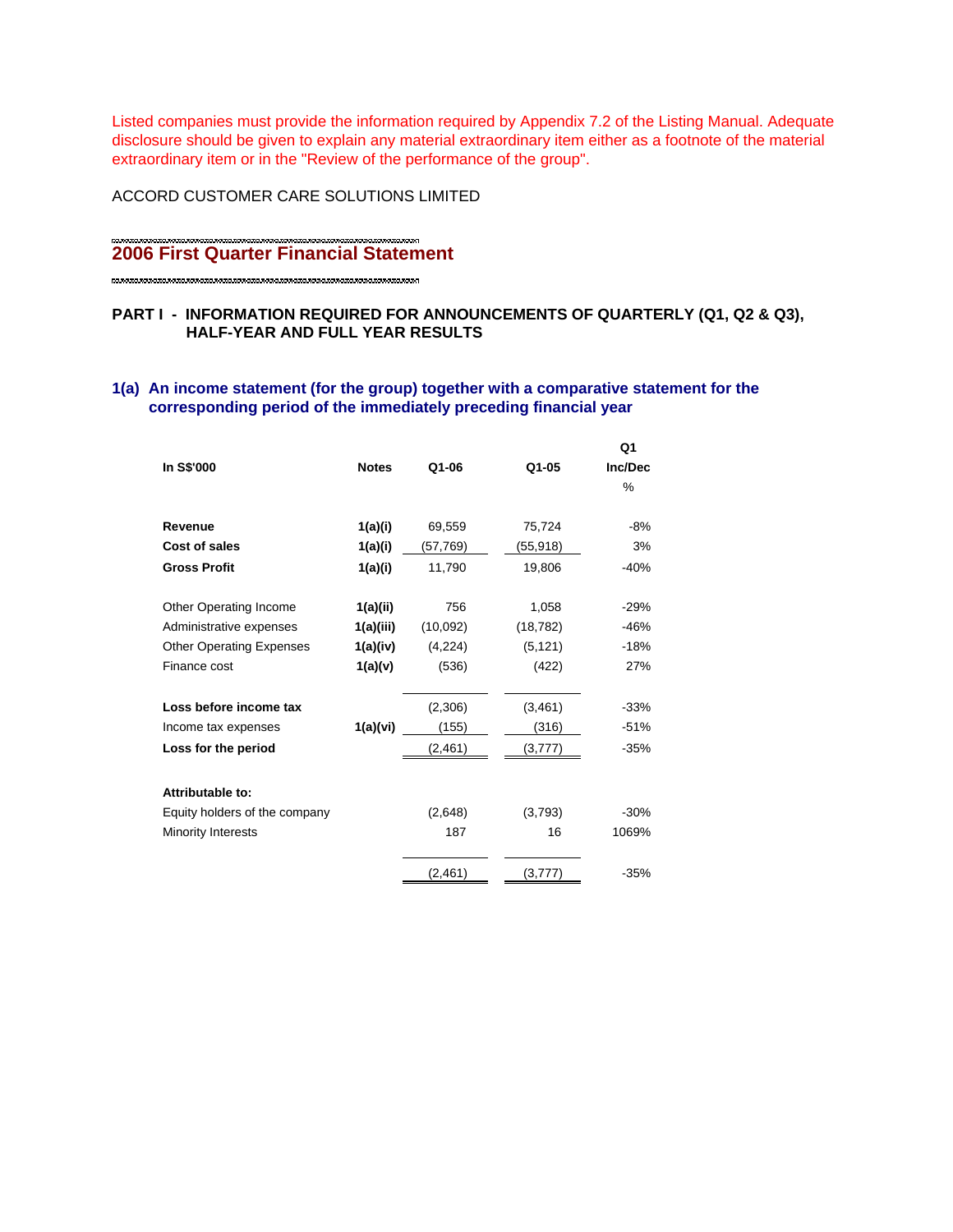# **1(a) (i) Revenue, Cost of Sales and Gross Profit**

The group operates in two business segments – after market services ("AMS") and distribution management solutions ("DMS'). The breakdown of revenue and cost of goods sold and spare parts are as follows:

| In S\$'000<br><b>Revenue</b>                    | Q1-06                | Q1-05                | Q1<br>Inc/(Dec)  |
|-------------------------------------------------|----------------------|----------------------|------------------|
| AMS<br><b>DMS</b>                               | 11,904<br>57,655     | 20,177<br>55,547     | $-41%$<br>4%     |
|                                                 | 69,559               | 75,724               | $-8%$            |
| <b>Cost of Sales</b>                            |                      |                      |                  |
| AMS<br><b>DMS</b>                               | (4,638)<br>(53, 131) | (5,676)<br>(50, 242) | $-18%$<br>6%     |
|                                                 | (57, 769)            | (55, 918)            | 3%               |
| <b>Gross Profit</b>                             |                      |                      |                  |
| AMS<br><b>DMS</b>                               | 7,266<br>4,524       | 14,501<br>5,305      | $-50%$<br>$-15%$ |
|                                                 | 11,790               | 19,806               | $-40%$           |
| <b>Gross Profit Margin</b><br>AMS<br><b>DMS</b> | 17%<br>61%<br>8%     | 26%<br>72%<br>10%    |                  |

# **1(a) (ii) Other operating income consist of the following:**

| In S\$'000         | Q1-06 | $Q1 - 05$ |
|--------------------|-------|-----------|
| Interest income    |       |           |
| - Bonds            | 495   | 478       |
| - Others           | 16    | 39        |
| Rental income      |       | 321       |
| Bad debt recovered | 129   |           |
| Others             | 116   | 220       |
|                    |       |           |
|                    | 756   | 1.058     |
|                    |       |           |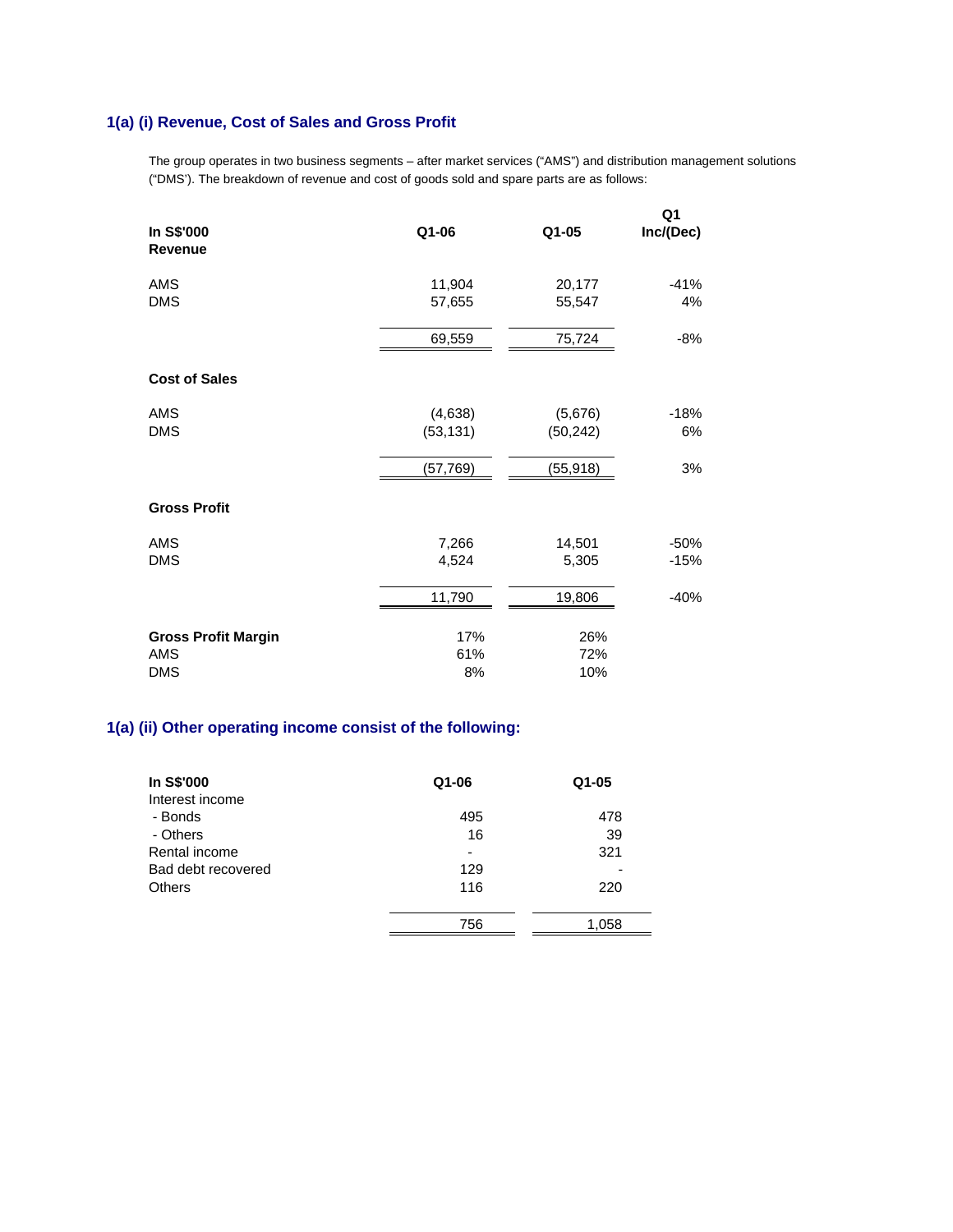## **1(a)(iii) Administrative Expenses**

The significant decrease in administrative expenses for Q1-06 as compared to the corresponding period in 2005 is mainly due to decrease in the staff cost in line with the cessation of the Nokia contract.

| In S\$'000        | Q1-06          | $Q1 - 05$       |
|-------------------|----------------|-----------------|
| <b>Staff Cost</b> |                |                 |
| AMS<br><b>DMS</b> | 6,065<br>1,702 | 11,903<br>2,126 |
|                   | 7,767          | 14,029          |

#### **1(a)(iv) Included in other operating expenses are the following:**

| In S\$'000                      | $Q1 - 06$ | $Q1 - 05$ |
|---------------------------------|-----------|-----------|
| Depreciation expenses           | 888       | 1,323     |
| Impairment of other investments | 79        |           |
| Minimum lease payments under    |           |           |
| operating lease                 | 2,300     | 3,504     |
| Allowance for doubtful debt     | 419       | 129       |
| Plant and equipment written off |           | 15        |
| Loss on disposal of plant and   |           |           |
| equipment                       | 4         | 19        |
| Impairment of other goodwill    |           | 75        |
| Foreign Currency Exchange       |           |           |
| adjustment loss                 | 534       | 56        |
|                                 | 4,224     | 5,121     |

The significant decrease in operating lease expenses for Q1-06 as compared to the corresponding period in 2005 is in line with the cessation of the Nokia contract.

# **1(a)(v) Finance cost**

Finance cost comprises mainly interest expense arising from loans drawn down for operating and investment activities.

# **1(a)(vi) Income Tax Expenses**

The tax expense provision is made for profitable subsidiaries based on the applicable local statutory tax rate where the subsidiaries operate.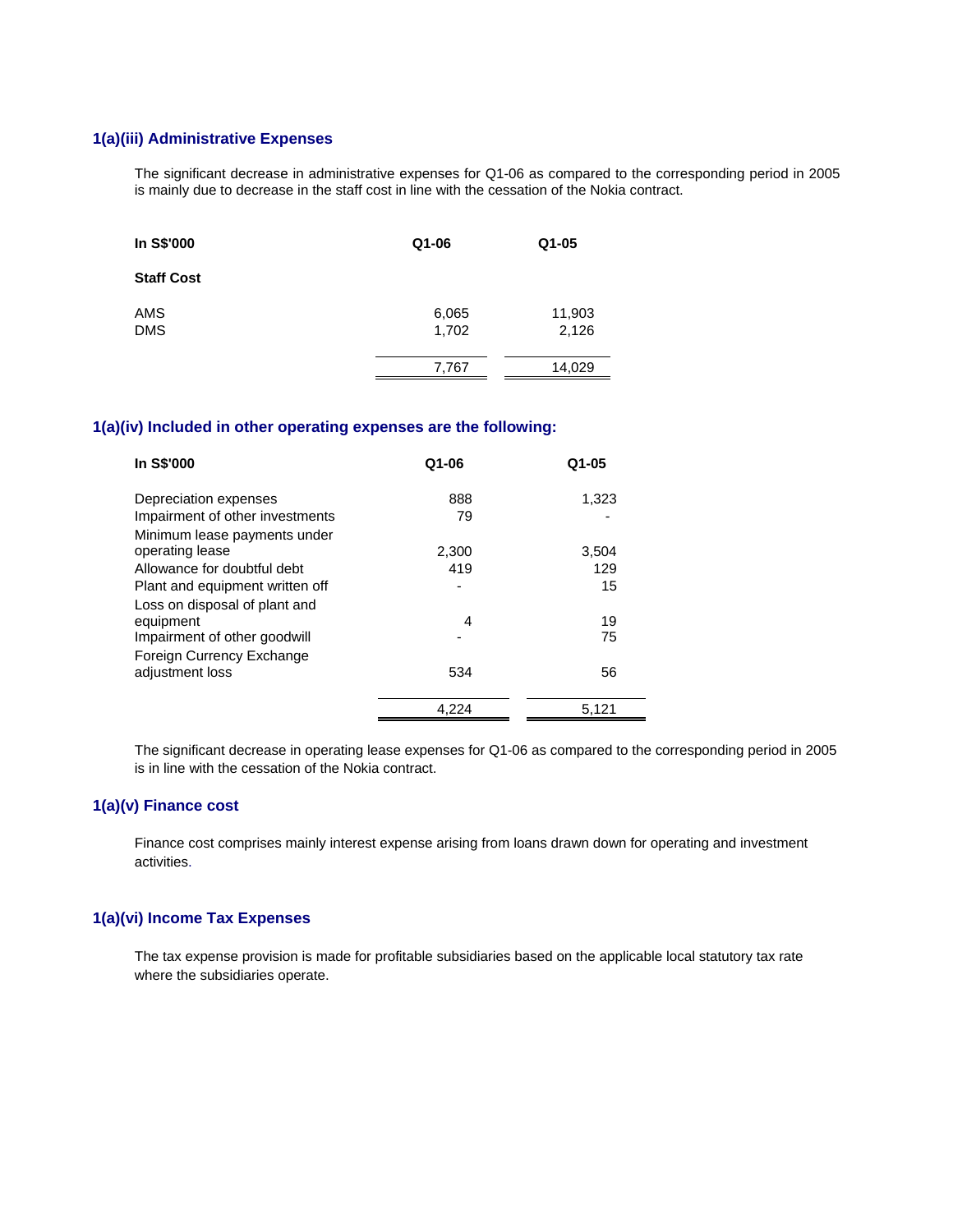# **1(b)(i) A balance sheet (for the issuer and group), together with a comparative statement as at the end of the immediately preceding financial year**

| In S\$'000<br>31/3/06<br>31/3/06<br>31/12/05<br>31/12/05<br><b>Notes</b><br><b>ASSETS</b><br><b>Current assets:</b><br>14,457<br>16,685<br>2,597<br>1,838<br>Cash<br>Cash pledged<br>5,549<br>5,448<br>5,448<br>5,448<br>Α<br>7,950<br>Trade receivables<br>19,497<br>22,518<br>9,114<br>в<br>Other receivables and prepayments<br>18,574<br>16,564<br>27,570<br>45,131<br>C<br>12,754<br>Inventories<br>11,667<br>44,729<br>70,831<br>72,882<br>60,367<br>Total current assets<br>Non-current assets:<br>Investment in subsidiaries<br>21,642<br>21,642<br>14<br>14<br>Investment in associates |
|--------------------------------------------------------------------------------------------------------------------------------------------------------------------------------------------------------------------------------------------------------------------------------------------------------------------------------------------------------------------------------------------------------------------------------------------------------------------------------------------------------------------------------------------------------------------------------------------------|
|                                                                                                                                                                                                                                                                                                                                                                                                                                                                                                                                                                                                  |
|                                                                                                                                                                                                                                                                                                                                                                                                                                                                                                                                                                                                  |
|                                                                                                                                                                                                                                                                                                                                                                                                                                                                                                                                                                                                  |
|                                                                                                                                                                                                                                                                                                                                                                                                                                                                                                                                                                                                  |
|                                                                                                                                                                                                                                                                                                                                                                                                                                                                                                                                                                                                  |
|                                                                                                                                                                                                                                                                                                                                                                                                                                                                                                                                                                                                  |
|                                                                                                                                                                                                                                                                                                                                                                                                                                                                                                                                                                                                  |
|                                                                                                                                                                                                                                                                                                                                                                                                                                                                                                                                                                                                  |
|                                                                                                                                                                                                                                                                                                                                                                                                                                                                                                                                                                                                  |
|                                                                                                                                                                                                                                                                                                                                                                                                                                                                                                                                                                                                  |
|                                                                                                                                                                                                                                                                                                                                                                                                                                                                                                                                                                                                  |
|                                                                                                                                                                                                                                                                                                                                                                                                                                                                                                                                                                                                  |
| 17,731<br>Other Investments<br>17,731<br>14,090<br>14,090                                                                                                                                                                                                                                                                                                                                                                                                                                                                                                                                        |
| 2,487<br>2,487<br>2,487<br>Advance payments for investments<br>2,487                                                                                                                                                                                                                                                                                                                                                                                                                                                                                                                             |
| 13,506<br>13,963<br>1,836<br>2,027<br>Plant and equipment                                                                                                                                                                                                                                                                                                                                                                                                                                                                                                                                        |
| Other goodwill<br>10,346<br>10,346                                                                                                                                                                                                                                                                                                                                                                                                                                                                                                                                                               |
| Goodwill on consolidation<br>10,116<br>10,116                                                                                                                                                                                                                                                                                                                                                                                                                                                                                                                                                    |
| 54,200<br>54,657<br>40,055<br>40,246<br>Total non-current assets                                                                                                                                                                                                                                                                                                                                                                                                                                                                                                                                 |
| 125,031<br>84,784<br>100,613<br><b>Total assets</b><br>127,539                                                                                                                                                                                                                                                                                                                                                                                                                                                                                                                                   |
| <b>Current liabilities:</b>                                                                                                                                                                                                                                                                                                                                                                                                                                                                                                                                                                      |
| <b>Bank loans</b><br>23,899<br>24,002<br>6,000<br>6,000                                                                                                                                                                                                                                                                                                                                                                                                                                                                                                                                          |
| 11,614<br>11,615<br>2,413<br>2,413<br>Bank overdraft                                                                                                                                                                                                                                                                                                                                                                                                                                                                                                                                             |
| D<br>11,455<br>10,910<br>9,491<br>8,555<br>Trade payables                                                                                                                                                                                                                                                                                                                                                                                                                                                                                                                                        |
| Е<br>40,319<br>51,935<br>Other payables<br>42,484<br>36,325                                                                                                                                                                                                                                                                                                                                                                                                                                                                                                                                      |
| 1,652<br>1,198<br>Income tax payable                                                                                                                                                                                                                                                                                                                                                                                                                                                                                                                                                             |
| Finance leases<br>68<br>68                                                                                                                                                                                                                                                                                                                                                                                                                                                                                                                                                                       |
| 287<br>508<br>Current portion of long- term bank loan                                                                                                                                                                                                                                                                                                                                                                                                                                                                                                                                            |
| <b>Total current liabilities</b><br>89,295<br>90,784<br>54,229<br>68,903                                                                                                                                                                                                                                                                                                                                                                                                                                                                                                                         |
| <b>Non-current liabilities:</b>                                                                                                                                                                                                                                                                                                                                                                                                                                                                                                                                                                  |
| 187<br>212<br>Finance leases                                                                                                                                                                                                                                                                                                                                                                                                                                                                                                                                                                     |
| 1,021<br>912<br>912<br>Deferred income tax<br>1,046                                                                                                                                                                                                                                                                                                                                                                                                                                                                                                                                              |
| 273<br>324<br>Long-term bank loans                                                                                                                                                                                                                                                                                                                                                                                                                                                                                                                                                               |
| Total non-current liabilities<br>1,506<br>1,557<br>912<br>912                                                                                                                                                                                                                                                                                                                                                                                                                                                                                                                                    |
| Capital, reserves and minority interest                                                                                                                                                                                                                                                                                                                                                                                                                                                                                                                                                          |
| 62,440<br>24,024<br>62,440<br>24,024<br>Share capital                                                                                                                                                                                                                                                                                                                                                                                                                                                                                                                                            |
| Share premium reserve<br>38,394<br>38,394                                                                                                                                                                                                                                                                                                                                                                                                                                                                                                                                                        |
| <b>Capital Redemption Reserve</b><br>22<br>22                                                                                                                                                                                                                                                                                                                                                                                                                                                                                                                                                    |
| 2,716<br>2,716<br>Share options reserve<br>2,716<br>2,716                                                                                                                                                                                                                                                                                                                                                                                                                                                                                                                                        |
| 860<br>Foreign currency translation reserve<br>(633)                                                                                                                                                                                                                                                                                                                                                                                                                                                                                                                                             |
| Accumulated losses<br>(37, 371)<br>(34, 358)<br>(34, 723)<br>(35, 513)                                                                                                                                                                                                                                                                                                                                                                                                                                                                                                                           |
| Equity attributable to equity holders of the<br>28,645<br>29,800<br>29,643<br>30,798<br>company                                                                                                                                                                                                                                                                                                                                                                                                                                                                                                  |
| Minority Interest<br>5,585<br>5,398                                                                                                                                                                                                                                                                                                                                                                                                                                                                                                                                                              |
| <b>Total liabilities and equity</b><br>100,613<br>125,031<br>127,539<br>84,784                                                                                                                                                                                                                                                                                                                                                                                                                                                                                                                   |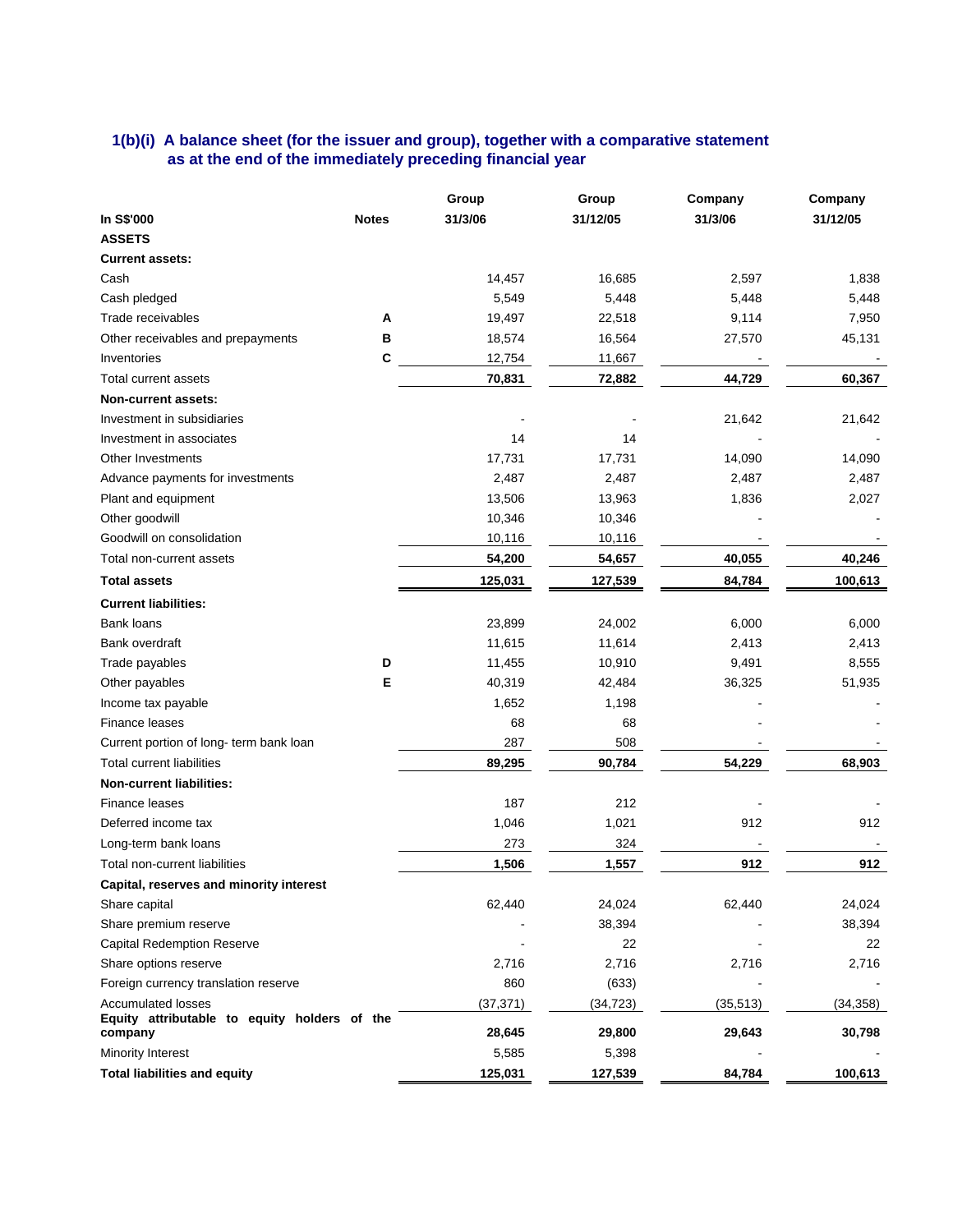#### **(A) Trade receivables**

 The trade receivables turnover is 25 days for the 3 months period ended 31 March 2006 (29 days for year ended December 2005).

#### **(B) Other receivables and prepayments**

Included in other receivables are mainly refundable deposits (\$5.7 million), prepayments (\$1.1 million) and recoverables (\$9.0 million).

#### **(C) Inventories**

 The significant increase in inventories is due mainly to additional stock holding of DMS business. The inventory turnover is 20 days for the period ended 31 March 2006 (20 days for year ended 31 December 2005).

#### **(D) Trade payables**

 Trade payables turnover is 18 days for the period ended 31 March 2006 (18 days for the year ended 31 December 2005).

#### **(E) Other payables**

 Included in other payables are accrued operating expenses (\$21.1 million), refundable deposit for disposal of a subsidiary (\$4.7 million) and provision for liabilities (\$7.7 million).

#### **1(b)(ii) Aggregate amount of group's borrowings and debt securities**

#### **Amount repayable in one year or less, or on demand**

| As at 31 March 2006 |                    |                  | As at 31 December 2005 |
|---------------------|--------------------|------------------|------------------------|
| Secured (\$'000)    | Unsecured (\$'000) | Secured (\$'000) | Unsecured (\$'000)     |
| 4.612               | 31.257             | 4.612            | 31.580                 |

#### **Amount repayable after one year**

| As at 31 March 2006 |                    |                  | As at 31 December 2005 |
|---------------------|--------------------|------------------|------------------------|
| Secured (\$'000)    | Unsecured (\$'000) | Secured (\$'000) | Unsecured (\$'000)     |
| 187                 | 273                | 212              | 324                    |

#### **Details of collateral**

The bank loans amounting to \$4,544,000 (31 December 2005: \$4,544,000) of the Group are secured by fixed deposits of \$5,448,000 (31 December 2005: \$5,448,000).

Finance lease is secured by the fixed assets acquired under the lease arrangement.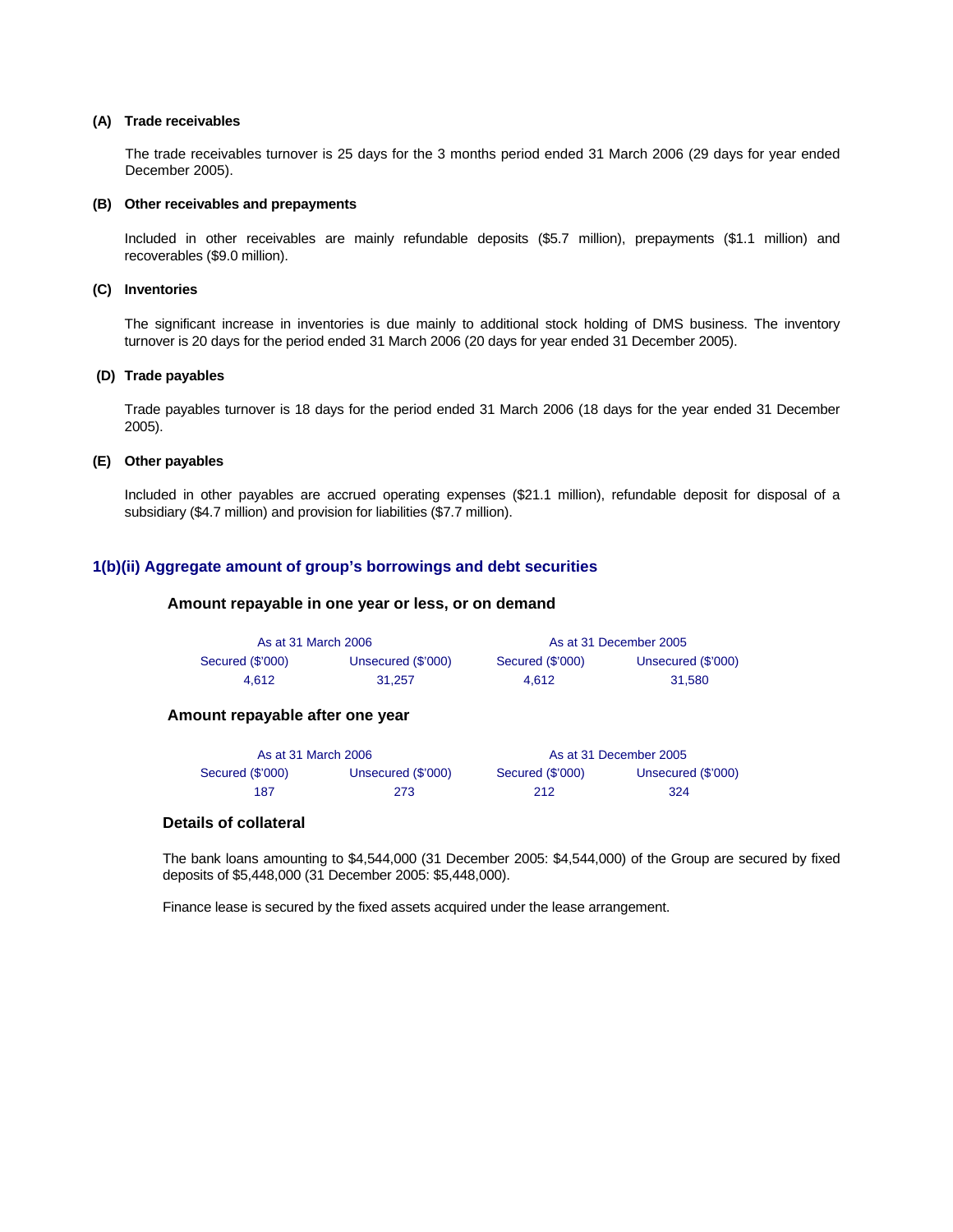#### **1(c) A cash flow statement (for the group), together with a comparative statement for the corresponding period of the immediately preceding financial year**

| In S\$'000                                             | Q1-06    | Q1-05     |
|--------------------------------------------------------|----------|-----------|
| <b>Operating activities:</b>                           |          |           |
| Loss before income tax                                 | (2,306)  | (3, 461)  |
| Adjustments for:                                       |          |           |
| Depreciation expense                                   | 888      | 1,323     |
| Interest expense                                       | 536      | 422       |
| Interest income                                        | (511)    | (517)     |
| Loss on disposal of plant and equipment                | 4        | 19        |
| Plant and equipment written off                        |          | 15        |
| Impairment of other goodwill                           |          | 75        |
| Operating loss before movement in capital              | (1, 389) | (2, 124)  |
| Trade receivables                                      | 3,021    | 3,836     |
| Other receivables and prepaid expenses                 | (2,011)  | 591       |
| Inventories                                            | (1,087)  | (6, 160)  |
| Trade payables                                         | 545      | 3,215     |
| Other payables                                         | (2, 165) | (5,770)   |
| Cash used in operations                                | (3,086)  | (6, 412)  |
| Interest received                                      | 511      | 517       |
| Income tax paid                                        | 324      | (688)     |
|                                                        |          |           |
| Net used in operating activities                       | (2, 251) | (6, 583)  |
|                                                        |          |           |
| <b>Investing activities:</b>                           |          |           |
| Purchase of plant and equipment                        | (440)    | (893)     |
| Proceeds from disposal of plant and equipment          | 13       | 8         |
| Additional investment in a subsidiary                  |          | (2,686)   |
| Advance payments for investments                       |          | (6, 849)  |
| Net cash used in investing activities                  | (427)    | (10, 420) |
|                                                        |          |           |
| <b>Financing activities:</b>                           |          |           |
| Proceeds from issuing shares                           |          | 127       |
| Interest paid                                          | (536)    | (422)     |
| (Decrease) increase in finance lease                   | (25)     | 19        |
| Fixed deposits subject to restriction                  | (101)    |           |
| Repayment to bank loans                                | (375)    | (13, 574) |
| Net cash used in financing activities                  | (1,037)  | (13, 850) |
|                                                        |          |           |
| Net decrease in cash and cash equivalent               | (3,715)  | (30, 853) |
| Cash and cash equivalent at beginning of               |          |           |
| period                                                 | 5,071    | 33,338    |
| Effect of foreign exchange rate changes                | 1,486    | 169       |
| Cash and cash equivalent at end of financial<br>period | 2.842    | 2,654     |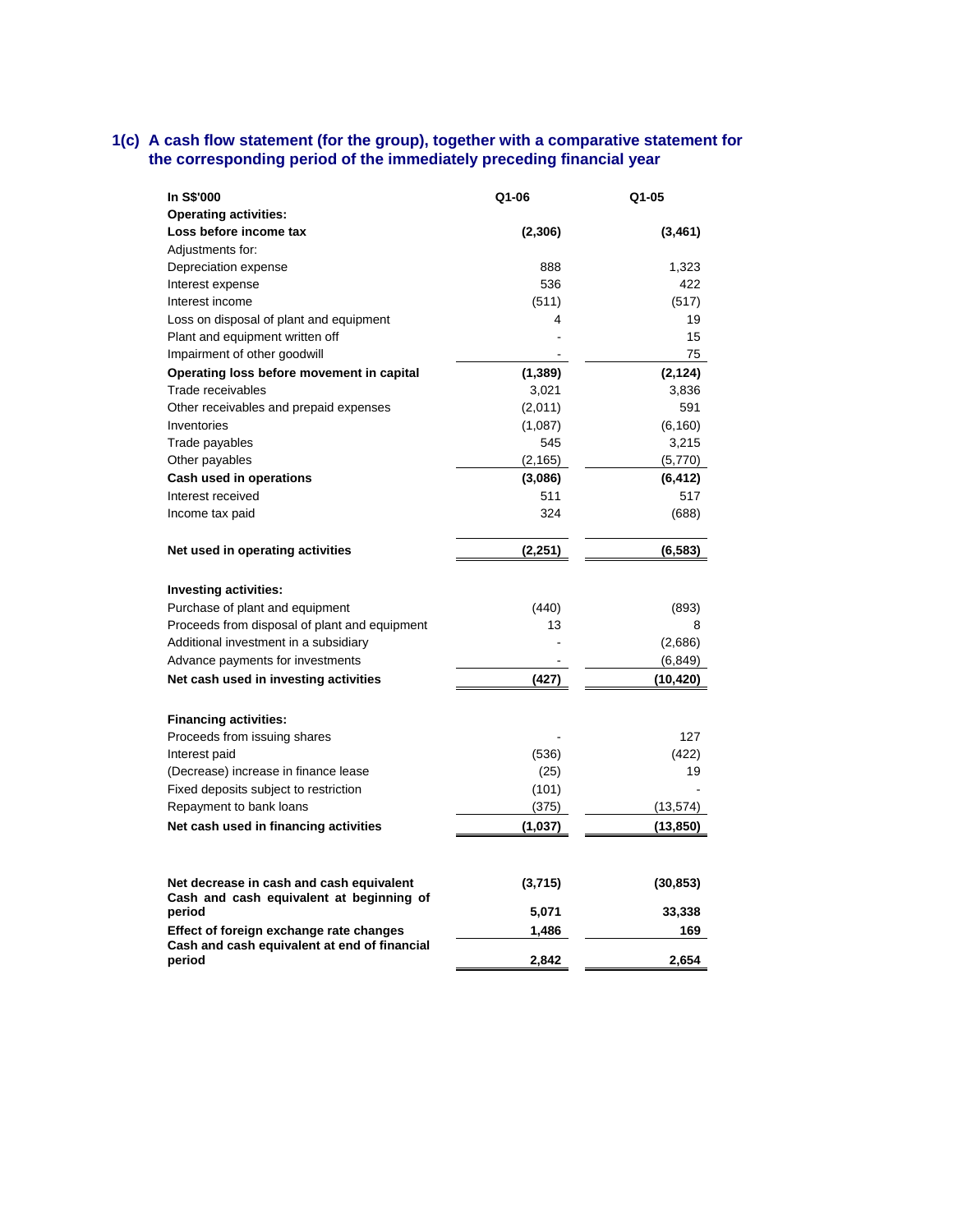**A. Cash and cash equivalent at end of financial period**:

| In S\$'000                        | Mar-06   | Mar-05    |
|-----------------------------------|----------|-----------|
| Cash                              | 20,006   | 22.913    |
| <b>Bank overdrafts</b>            | (11,615) | (11, 614) |
| Less: Cash subject to restriction | (5, 549) | (8,645)   |
| <b>Net</b>                        | 2.842    | 2.654     |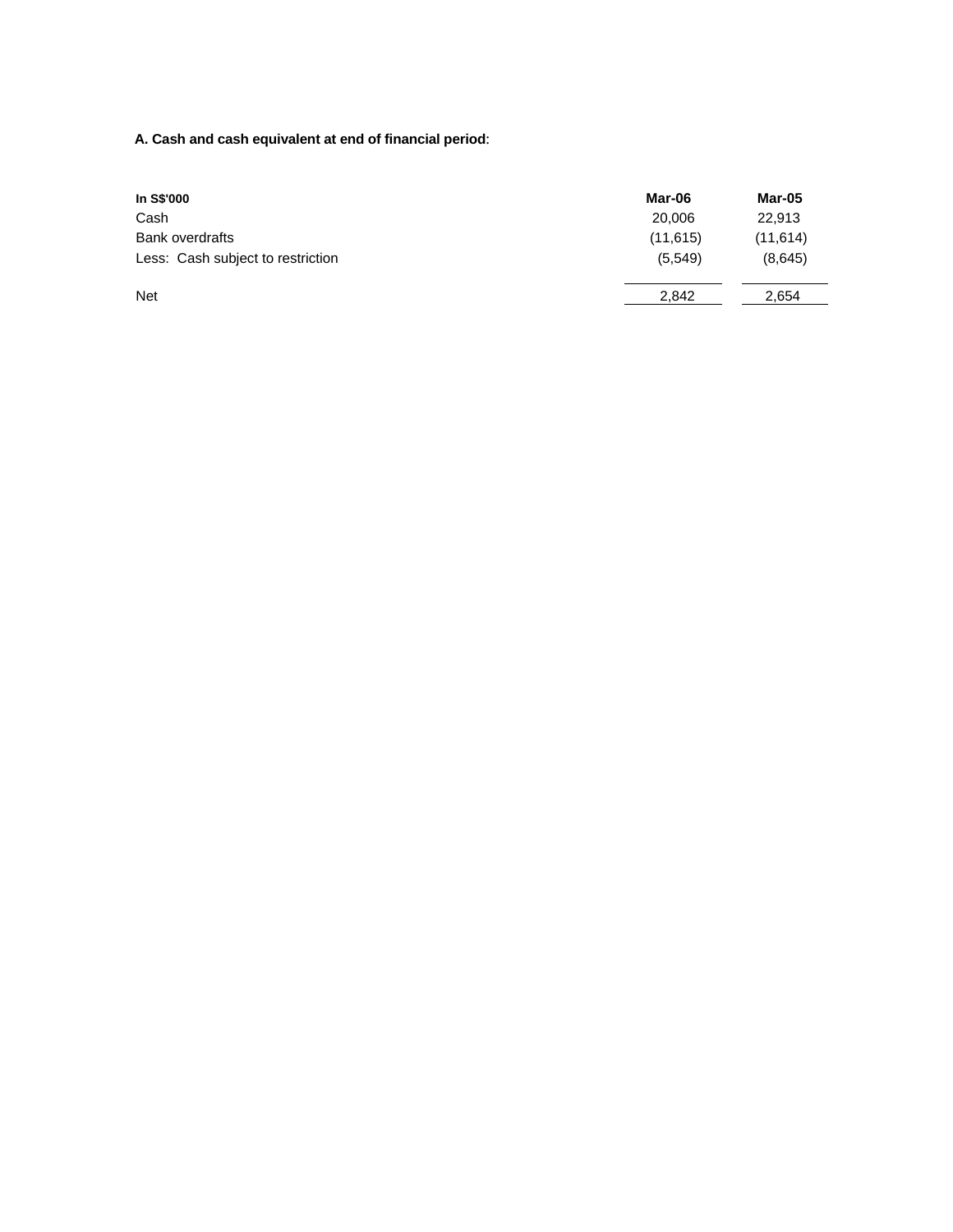# **1(d)(i) A statement (for the issuer and group) showing either (i) all changes in equity or (ii) changes in equity other than those arising from capitalisation issues and distributions to shareholders, together with a comparative statement for the corresponding period of the immediately preceding financial year**

|                                              |              | Capital                  | Share          |                |                |                  | Attibutable to        |                 |              |
|----------------------------------------------|--------------|--------------------------|----------------|----------------|----------------|------------------|-----------------------|-----------------|--------------|
|                                              | <b>Share</b> | redemption               | options        | <b>Share</b>   | Translation    | Accumulated      | <b>Equity holders</b> | <b>Minority</b> |              |
| In S\$'000                                   | capital      | reserve                  | reserve        | Premium        | reserve        | Losses           | of the parents        | Interest        | <b>Total</b> |
| Group(3 Months Ended 31 March 2005)          |              |                          |                |                |                |                  |                       |                 |              |
| Balance at 1 January 2005 (restated)         | 24,017       | 22                       | 1,903          | 38,274         | 333            | (24, 777)        | 39,772                | 12,746          | 52,518       |
| Net loss for the period                      |              |                          |                |                |                | (3,793)          | (3,793)               | 16              | (3,777)      |
| Issue of shares on exercise of share options | 7            |                          |                | 120            |                |                  | 127                   |                 | 127          |
| Foreign currency translation                 |              |                          |                |                | 170            |                  | 170                   |                 | 170          |
| Balance at 31 March 2005 (restated)          | 24,024       | $\overline{22}$          | 1,903          | 38,394         | 503            | (28,570)         | 36,276                | 12,762          | 49,038       |
| Group(3 Months Ended 31 March 2006)          |              |                          |                |                |                |                  |                       |                 |              |
| Balance at 1 January 2006                    | 24,024       | 22                       | 2,716          | 38,394         | (633)          | (34, 723)        | 29,800                | 5,398           | 35,198       |
| Net loss for the period                      |              |                          |                |                |                | (2,648)          | (2,648)               | 187             | (2,461)      |
| Transfer to share capital                    | 38,416       | (22)                     | $\overline{a}$ | (38, 394)      |                |                  |                       |                 |              |
| Foreign currency translation                 |              |                          |                |                | 1,493          |                  | 1,493                 | ۰               | 1,493        |
| Balance at 31 March 2006                     | 62,440       | $\overline{\phantom{a}}$ | 2,716          | $\blacksquare$ | 860            | (37, 371)        | 28,645                | 5,585           | 34,230       |
| Company (3 Months Ended 31 March 2005)       |              |                          |                |                |                |                  |                       |                 |              |
| Balance at 1 January 2005 (restated)         | 24,017       | 22                       | 1,903          | 38,274         |                | (758)            | 63,458                |                 | 63,458       |
| Net profit for the period                    |              |                          |                |                |                | 980              | 980                   |                 | 980          |
| Issue of shares on exercise of share options | 7            |                          |                | 120            |                |                  | 127                   |                 | 127          |
| Balance at 31 March 2005 (restated)          | 24,024       | $\overline{2}$           | 1,903          | 38,394         | $\blacksquare$ | $\overline{222}$ | 64,565                |                 | 64,565       |
|                                              |              |                          |                |                |                |                  |                       |                 |              |
| Company (3 Months Ended 31 March 2006)       |              |                          |                |                |                |                  |                       |                 |              |
| Balance at 1 January 2006                    | 24,024       | 22                       | 2.716          | 38,394         |                | (34,358)         | 30.798                |                 | 30,798       |
| Net loss for the period                      |              |                          |                |                |                | (1, 155)         | (1, 155)              |                 | (1, 155)     |
| <b>Transfer to share capital</b>             | 38,416       | (22)                     | ٠              | (38, 394)      |                |                  |                       |                 |              |
| Balance at 31 March 2006                     | 62.440       | $\blacksquare$           | 2,716          |                |                | (35, 513)        | 29,643                |                 | 29,643       |
|                                              |              |                          |                |                |                |                  |                       |                 |              |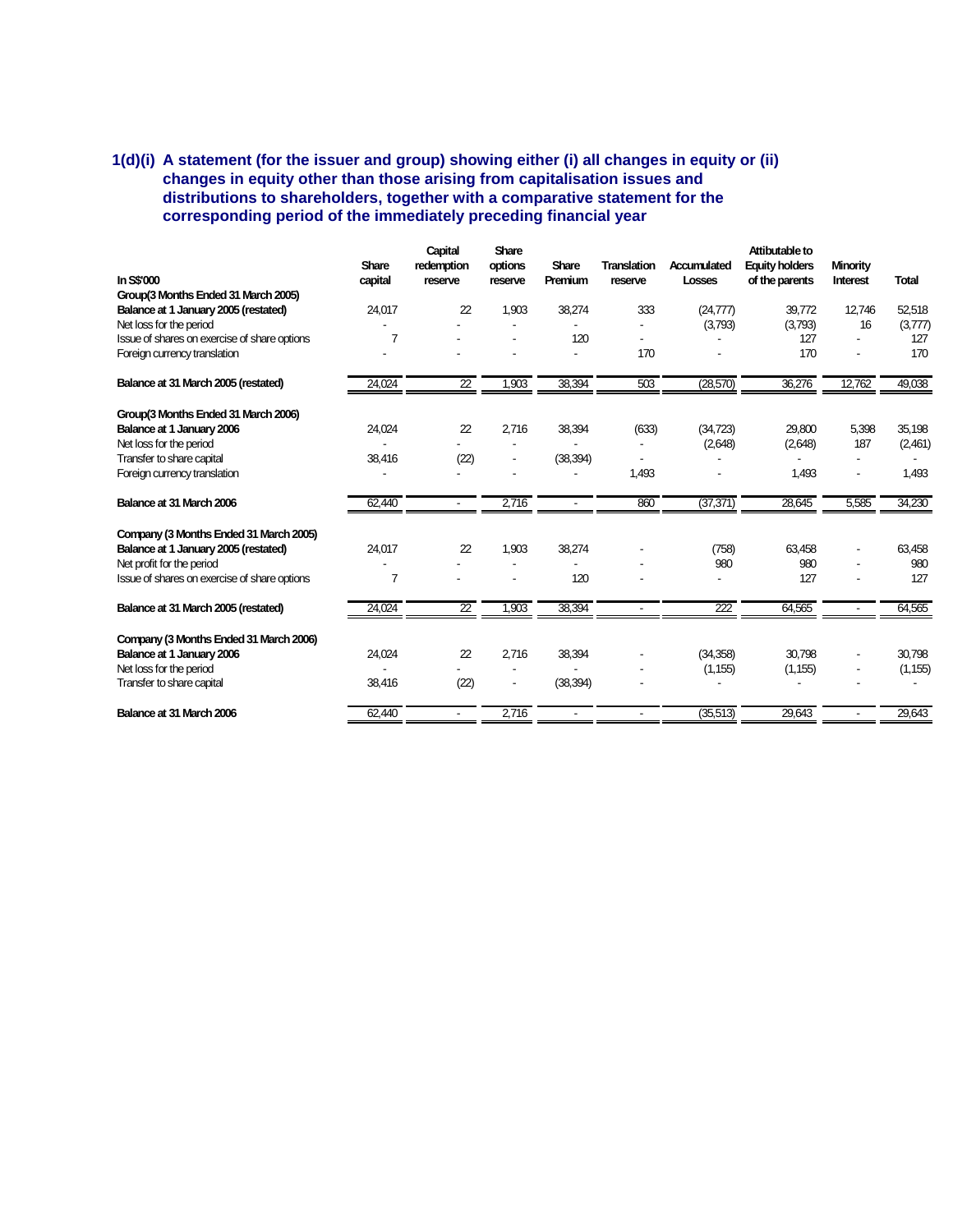# **1(d)(ii) Details of any changes in the company's share capital arising from rights issue, bonus issue, share buy-backs, exercise of share options or warrants, conversion of other issues of equity securities, issue of shares for cash or as consideration for acquisition or for any other purpose since the end of the previous period reported on. State also the number of shares that may be issued on conversion of all the outstanding convertibles as at the end of the current financial period reported on and as at the end of the corresponding period of the immediately preceding financial year**

The ACCS Share Option Scheme 2003 (the "Scheme") was approved and adopted by members at the Extraordinary General Meeting held on 13 January 2003. The price at which a participant of the Scheme shall subscribe for each share upon the exercise of an option was determined based on the average closing prices of the shares for each of the last five market days immediately preceding the date of grant of the options ("Date of Grant"). The vesting period of the options commences on the date not earlier than the first anniversary of the Date of Grant and expires on the tenth anniversary of the Date of Grant.

The share options granted and exercised during the financial period and share options outstanding as at March 31, 2006 under the Scheme were as follows:

| Date of grant      | Balance at<br>January 1,<br>2006 or grant<br>date if later | Exercised                | Lapsed/<br>Cancelled     | Balance at<br>March 31.<br>2006 | Subscription<br>Price | Expiry date        |
|--------------------|------------------------------------------------------------|--------------------------|--------------------------|---------------------------------|-----------------------|--------------------|
| September 17, 2003 | 1.664.000                                                  | $\overline{\phantom{a}}$ | (219,000)                | 1.445.000                       | 0.40                  | September 16, 2013 |
| April 14, 2004     | 13,833,000                                                 | $\overline{a}$           | (2, 199, 000)            | 11.634.000                      | 0.651                 | April 13, 2014     |
| September 22, 2005 | 7.000.000                                                  | $\overline{\phantom{a}}$ | $\overline{\phantom{a}}$ | 7,000,000                       | 0.155                 | September 21, 2010 |
|                    | 22,497,000                                                 |                          | (2,418,000)              | 20,079,000                      |                       |                    |

#### **Number of share options**

Pursuant to the Companies (Amendment) Act 2005 effective from 30 January 2006, the concept of authorized share capital and par value has been abolished. Consequently any amounts standing to the credit of share premium account and capital redemption reserve account as at 30 January 2006 were transferred to share capital as at that date.

## **2. Whether the figures have been audited, or reviewed and in accordance with which standard (e.g. the Singapore Standard on Auditing 910 (Engagements to Review Financial Statements), or an equivalent standard)**

The figures for the period from 1 January 2006 to 31 March 2006 have not been audited or reviewed by our auditors. The auditors have expressed an "except for" opinion on the 2005 financial statements as described in the following: -

a) The opening balances affected by adjustments arising from the matters below were brought forward into the financial statements for the year ended 31 December 2005 and hence have effects on the 2005 financial statements.

- refurbishment service income and investigations;
- payments for certain investments;
- adjustments made by the company in relation to financial years 2004 and 2003; and
- limitation on the scope of work of auditors of certain subsidiaries.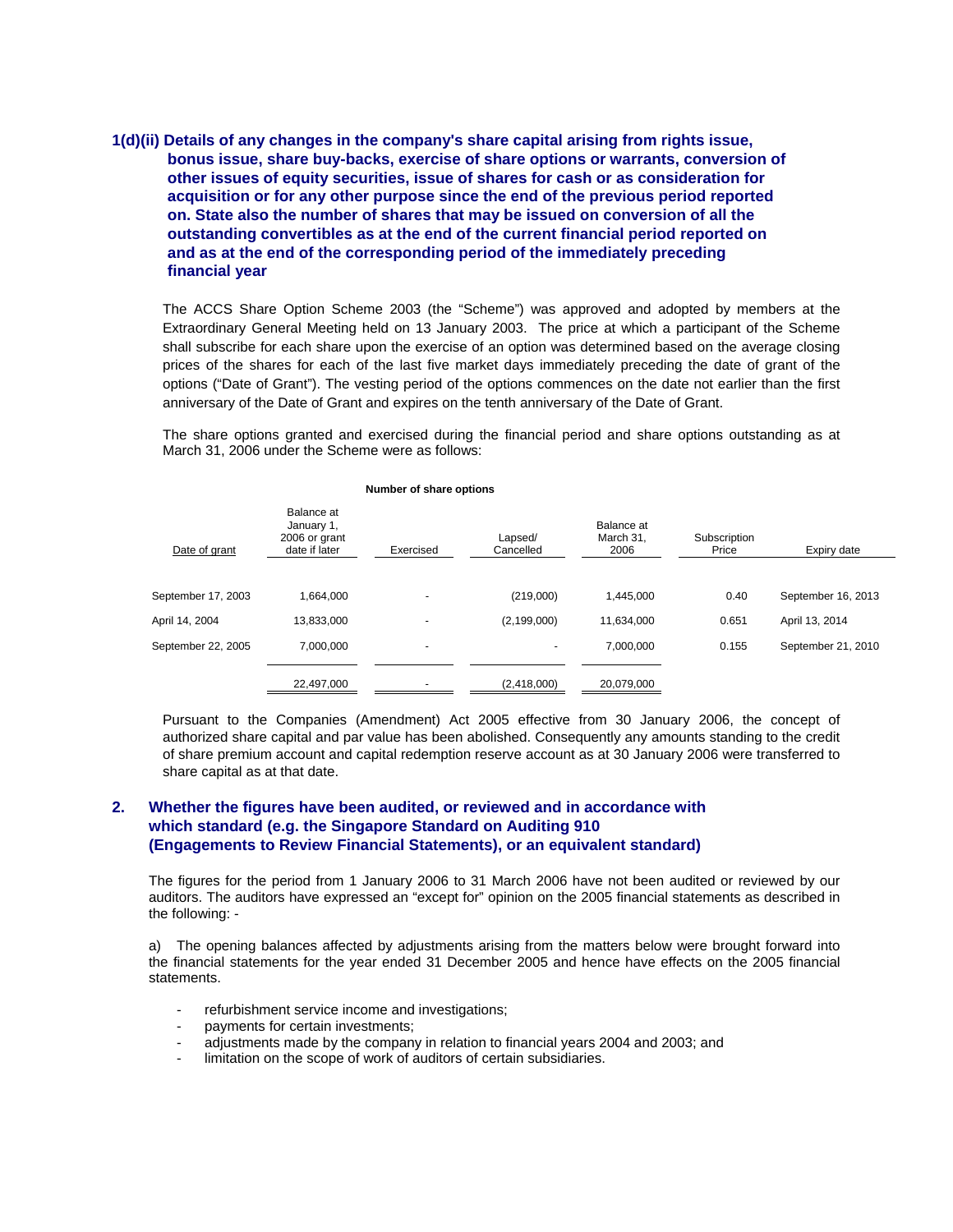- b) The ongoing CAD proceedings against former executives, the outcome of such proceedings may uncover information which may require further adjustments.
- c) The completeness of the disclosure of related party transactions, due to former executives who have been subsequently charged by CAD were still presiding over the affairs of the company during the first half of 2005.
- d) The auditors of certain subsidiaries have expressed disclaimer of opinion due to limitation of scope on certain provisions and impairment data.
- e) The audit clearances for certain subsidiaries were not received as at date of auditors' report.

#### **3. Where the figures have been audited or reviewed, the auditors' report (including any qualifications or emphasis of matter)**

Not applicable.

#### **4. Whether the same accounting policies and methods of computation as in the issuer's most recently audited annual financial statements have been applied**

The group and the company have applied accounting policies and methods of computation in the financial statements for the current reporting period consistent with those of the audited financial statements as at 31 December 2005.

# **5. If there are any changes in the accounting policies and methods of computation, including any required by an accounting standard, what has changed, as well as the reasons for, and the effect of, the change**

Please refer to note 4.

# **6. Earnings per ordinary share of the group for the current period reported on and the corresponding period of the immediately preceding financial year, after deducting any provision for preference dividends**

|                                                                                    | Q1-06<br>Cents | Q1-05<br><b>Cents</b> |
|------------------------------------------------------------------------------------|----------------|-----------------------|
| EPS (based on consolidated net loss attributable to equity holders of the company) |                |                       |
| - basic                                                                            | (0.3)          | (0.4)                 |
| - fully diluted                                                                    | (0.3)          | (0.4)                 |
|                                                                                    |                |                       |

Basic earnings per ordinary share is computed based on the weighted average number of shares in issue during the period of 960,970,480 (31 December 2005: 960,935,417) of \$0.025 each.

Fully diluted earnings per ordinary share is computed based on the weighted average number of shares during the period adjusted for the effect of all potential dilutive ordinary shares of 960,970,480 (31 December 2005: 960,935,417) of \$0.025 each.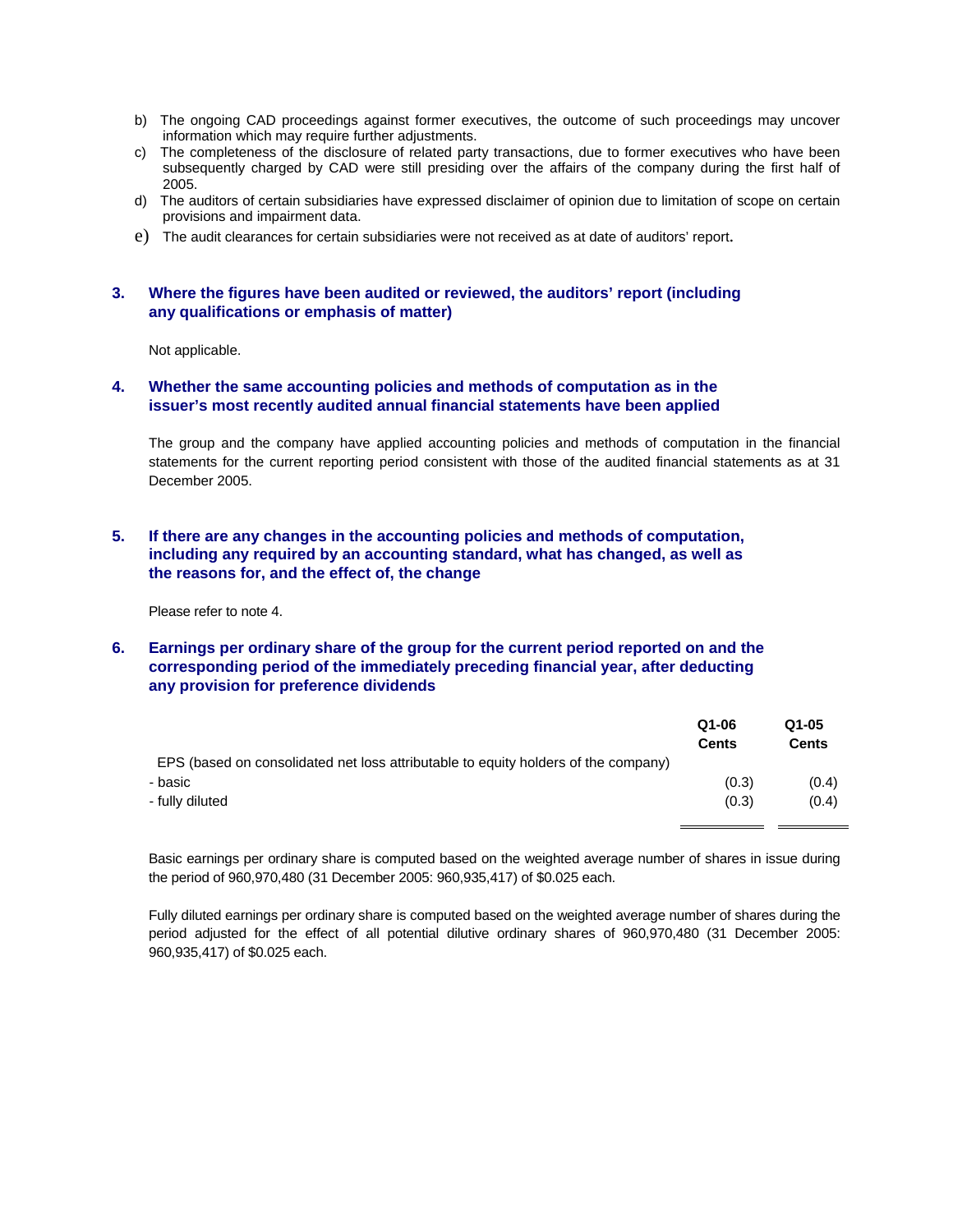# **7. Net asset value (for the issuer and group) per ordinary share based on issued share capital of the issuer at the end of the (a) current period reported on and (b) immediately preceding financial year**

|                                 | Group           |                 | Company         |                        |
|---------------------------------|-----------------|-----------------|-----------------|------------------------|
|                                 | Mar-06<br>cents | Dec-05<br>cents | Mar-06<br>cents | <b>Dec-05</b><br>cents |
| Net Assets Value (NA) per share | 2.98            | 3.10            | 3.08            | 3.20                   |

The NA per Share as at 31 March 2006 is calculated based on 960,970,480 (31 December 2005: 960,652,480) ordinary shares of \$0.025 each.

# **8. A review of the performance of the group, to the extent necessary for a reasonable understanding of the group's business. The review must discuss any significant factors that affected the turnover, costs, and earnings of the group for the current financial period reported on, including (where applicable) seasonal or cyclical factors. It must also discuss any material factors that affected the cash flow, working capital, assets or liabilities of the group during the current financial period reported on**

#### **Revenue**

The decrease in revenue for the 3 months period ended 31 March 2006 as compared to the 3 months period ended 31 March 2005 was mainly attributable to the cessation of the Nokia contract in May 2005.

#### **Loss after income tax**

The Group incurred a net loss of \$2.46 million for 1Q2006. While the loss for this period was lower than the corresponding period in FY2005, the Group's margins were impacted due to the intense competition faced by its DMS business and the low yield rates for its AMS operations.

#### **Cash Flows**

The Group continued to operate under working capital constraints. The net decrease in cash and cash equivalents for the 3 months period ended 31 March 2006 was due mainly to loan repayments and the net operating loss incurred in the quarter.

#### **9. Where a forecast, or a prospect statement, has been previously disclosed to shareholders, any variance between it and the actual results**

Not applicable.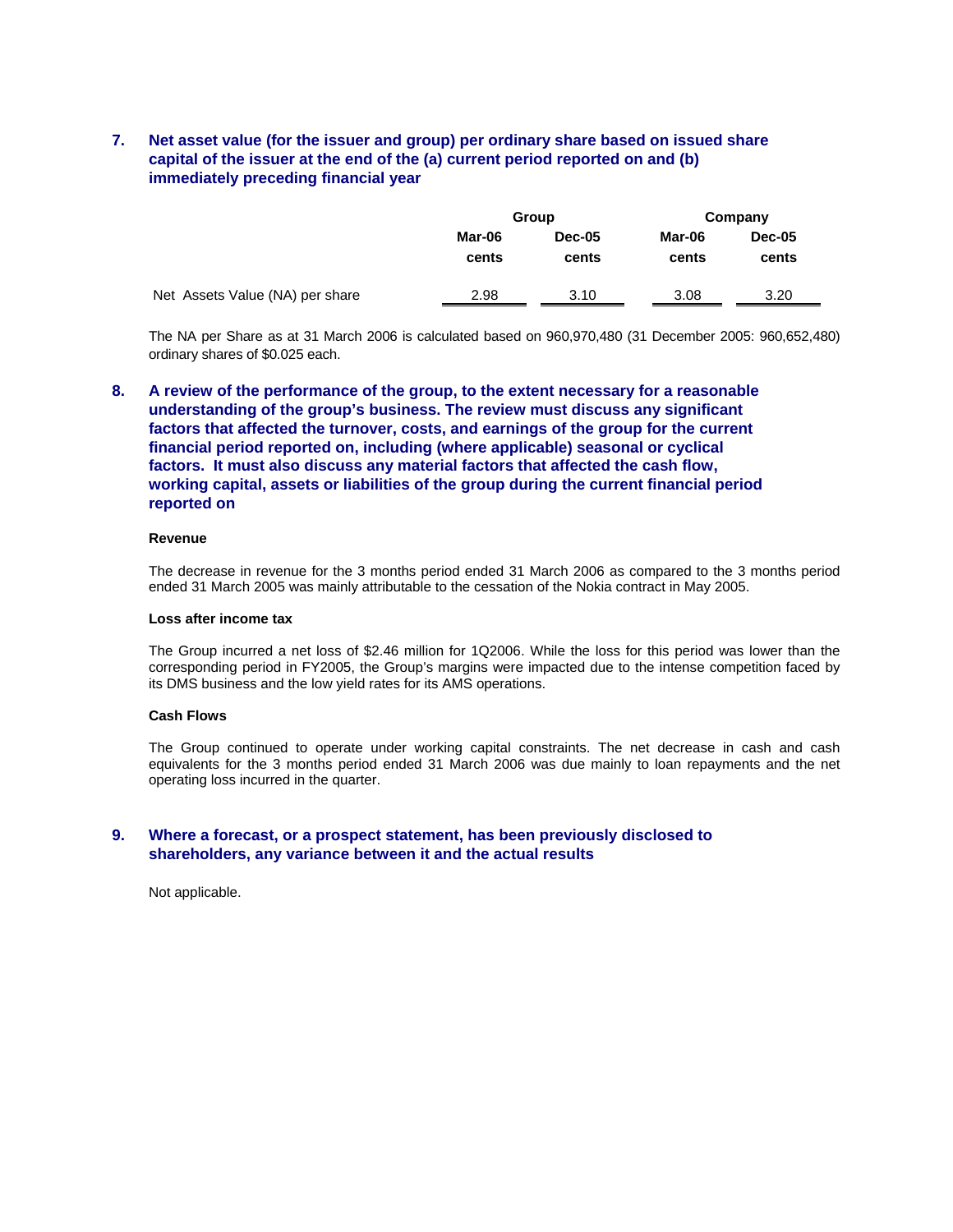# **10. A commentary at the date of the announcement of the competitive conditions of the industry in which the group operates and any known factors or events that may affect the group in the next reporting period and the next 12 months**

On the AMS business, the Group will continue to review its service network and contractual rates with principals to improve current low yields and cost efficiencies for sustainable growth. With the completion of the Semitech acquisition, the Group is in the process of integrating the acquired business into its service network and expects to incur restructuring costs.

Pricing pressures will continue to affect the margins of our DMS business. In addition, the business continues to be hampered by working capital constraints, and this is unlikely to ease till the second half of FY2006, upon the successful completion of the Rights Issue.

In light of the above and barring any unforeseen circumstances, the Group's operating performance is expected to improve in the second half of FY2006.

# **11. Dividend**

#### *(a) Current Financial Period Reported On*

Any dividend declared for the current financial period reported on?

Nil

#### *(b) Corresponding Period of the Immediately Preceding Financial Year*

Any dividend declared for the corresponding period of the immediately preceding financial year?

Name of Dividend N/A Dividend Type Dividend Rate Par value of shares Tax Rate

**(c) Date payable** 

NA

**(d) Books closure date** 

NA